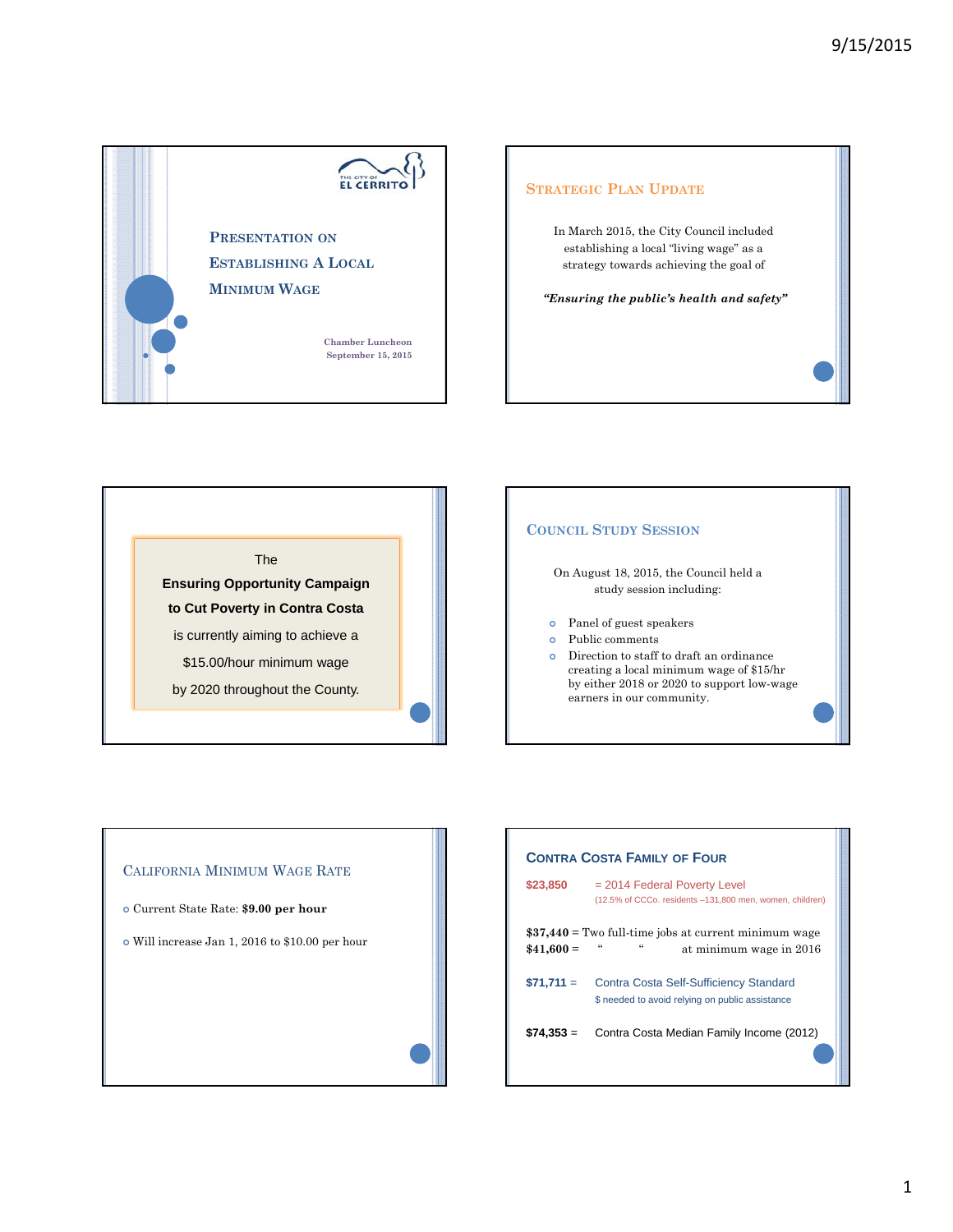

|                                                             | <b>Workers</b> | <b>Median earnings</b> |  |  |
|-------------------------------------------------------------|----------------|------------------------|--|--|
| Civilian employed pop.<br>16 years & over                   | 491,161        | \$45,310               |  |  |
| Accommodation & food services                               | 30.099         | \$16,874               |  |  |
| Ag, forestry, fishing & hunting                             | 2,458          | \$17,957               |  |  |
| Arts, entertainment & recreation                            | 10.097         | \$22,397               |  |  |
| Other services, except public<br>administration             | 24.654         | \$25.767               |  |  |
| Retail trade                                                | 52,245         | \$26,489               |  |  |
| Administrative and support and<br>waste management services | 26,669         | \$27,725               |  |  |



### STUDY OF ANTICIPATED IMPACTS OF LOCAL MINIMUM WAGE INCREASE IN OAKLAND

#### **UC Berkeley Labor Center General Findings:**

 Increasing the minimum wage increases financial stability for families and stimulates the local/regional economy by increasing consumer purchasing power

 Local minimum wage increases do not have a discernible impact on the overall employment rate of low-wage earners

 Most employers are likely to see reduced employee turnover costs, improved work performance

# STUDY OF ANTICIPATED IMPACTS OF LOCAL MINIMUM WAGE INCREASE IN OAKLAND, CONT. **Increasing the minimum wage would have a modest impact on business operating costs and consumer prices** Operating costs would increase slightly for most retail businesses (easier for large corporations to absorb) Restaurant prices may increase by about 2.5%

#### PROPOSED WAGE LEVEL

- Council is considering \$15.00/hr in either 2018 or 2020
- Thereafter, increases based on CPI
- Same phase-in schedule for all employers (including small businesses & non-profits)
- $\bullet$  Cover all people working within the city limits of El Cerrito -- Includes employees doing work inside the city for businesses based outside of El Cerrito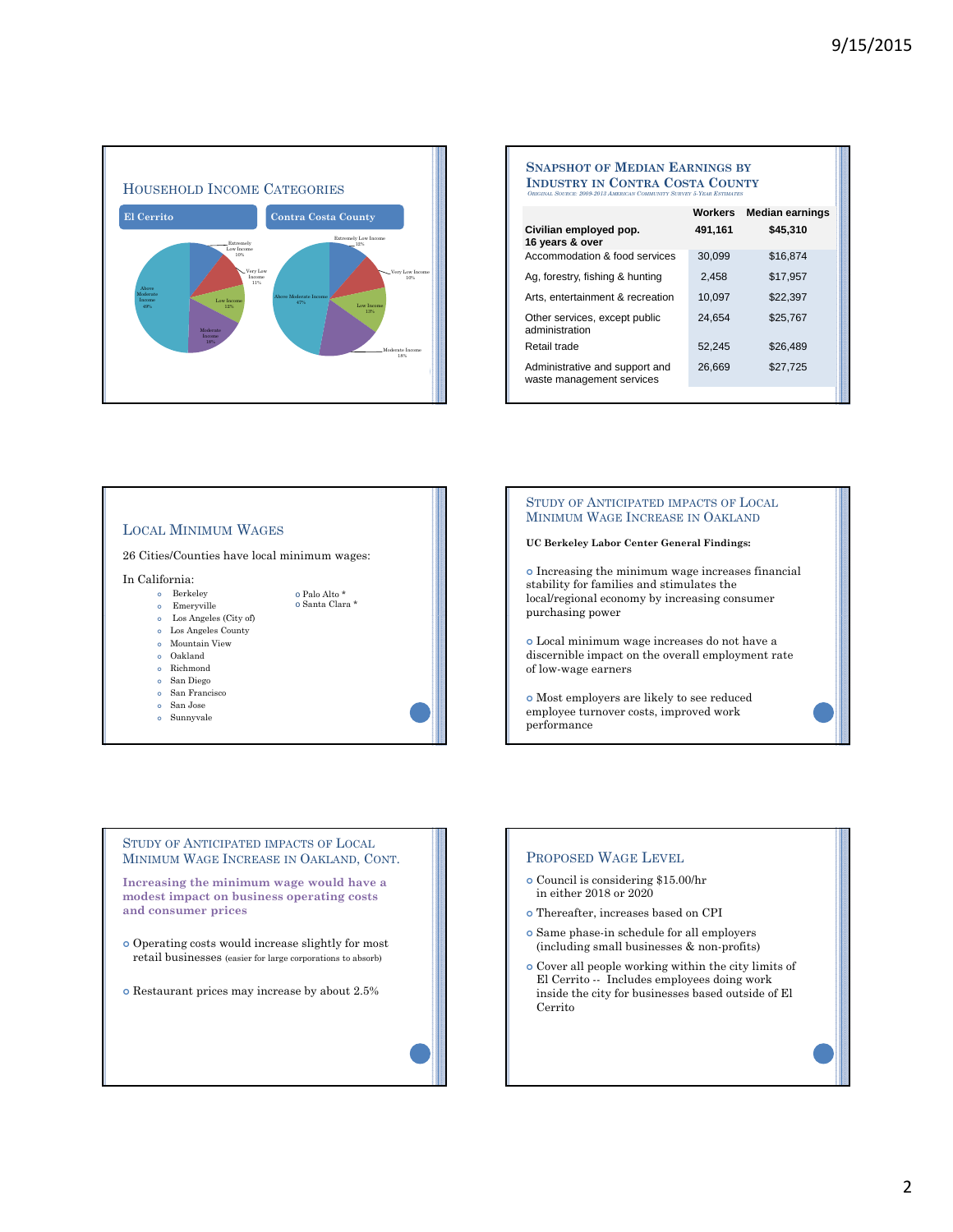|                 | <b>POSSIBLE PHASE -IN SCHEDULES</b> |                 |         |
|-----------------|-------------------------------------|-----------------|---------|
| \$15/hr by 2018 |                                     | \$15/hr by 2020 |         |
| 2016:           | \$11.00                             | 2016:           | \$11.00 |
| 2017:           | \$13.00                             | 2017:           | \$12.00 |
| 2018:           | \$15.00                             | 2018:           | \$13.00 |
|                 |                                     | 2019:           | \$14.00 |
|                 |                                     | 2020:           | \$15.00 |
|                 |                                     |                 |         |

| Note: month of annual increase varies by city. |                      |           |                     |                                         |              |                     |                   |          |          |  |
|------------------------------------------------|----------------------|-----------|---------------------|-----------------------------------------|--------------|---------------------|-------------------|----------|----------|--|
| Rate Increased to<br>(by Year)                 | 2015                 |           | 2016                | 2017                                    |              | 2018                | 2019              | 2020     |          |  |
| Berkeley                                       | $$11.00$ $$$         |           | 12.53               |                                         |              |                     |                   |          |          |  |
| Richmond<br>(CPI inc. 2019<)                   | Ś.<br>9.60           | Ś.        | $11.52$ \$          |                                         | $12.30 \,$ S | 13.00               | CPI inc.          | CPI inc. |          |  |
| \$15 by 2020<br>(Example)                      | $\mathsf{S}$<br>9.00 | $\vert$ s |                     | $11.00 \, \text{S}$ $12.00 \, \text{S}$ |              | $13.00 \, \text{S}$ | $14.00 \text{ S}$ |          | 15.00    |  |
| San Jose                                       | \$10.30              | CPI inc.  |                     | CPI inc.                                |              | CPI inc.            | CPI inc.          |          | CPI inc. |  |
| Emeryville- Small<br>Employer                  | $$12.25$ S           |           | $13.00\,\mathrm{s}$ |                                         | 14.00 \$     | $15.00 \,$ \$       | $16.00$ \$        |          | 16.42    |  |
| San Francisco<br>(CPI inc. 2019<)              | \$12.25              | Ś.        | $13.00$ \$          |                                         | $14.00$ S    | 15.00               | CPI inc.          |          | CPI inc. |  |
| \$15 by 2018<br>(Example)                      | Ś.<br>$9.00$ S       |           | $11.00$ \$          |                                         | $13.00$ \$   |                     | 15.00 CPI inc.    |          | CPI inc. |  |
| Emeryville -Large<br>Employer (est.)           | $$14.44$ $$$         |           | $14.82 \,$ \$       |                                         | $15.20$ S    | $15.60$ S           | $16.00$ \$        |          | 16.42    |  |

#### PROPOSED NOTICE POSTING AND RECORD KEEPING PROVISIONS Covered employers will be required to post notices in the workplace provided by the City regarding the wage rates and employee rights, and they will be required to maintain payroll records for a certain number of years. City will provide wage bulletin to employers in multiple languages. PROPOSED ENFORCEMENT ACTIVITIES **Enforcement would be handled on a complaint-basis.**  $\bullet$  Staff is researching the staffing needs to investigate and evaluate complaints for the program and research how other small cities are handling their programs Ordinance would also allow for proactive investigations that target industries with high rates of violations  $\bullet$  City would be interested in considering joining a County-wide effort if one is established

## PROPOSED EDUCATION ACTIVITIES

**The City will need to educate and inform the both local employers and workers:**

- Outreach to all local businesses
- Use media to educate the public broadly
- $\bullet$  Identify possible community groups and legal services providers to conduct worker outreach and education



**How might the proposed ordinance affect businesses, especially small locally-owned businesses?**